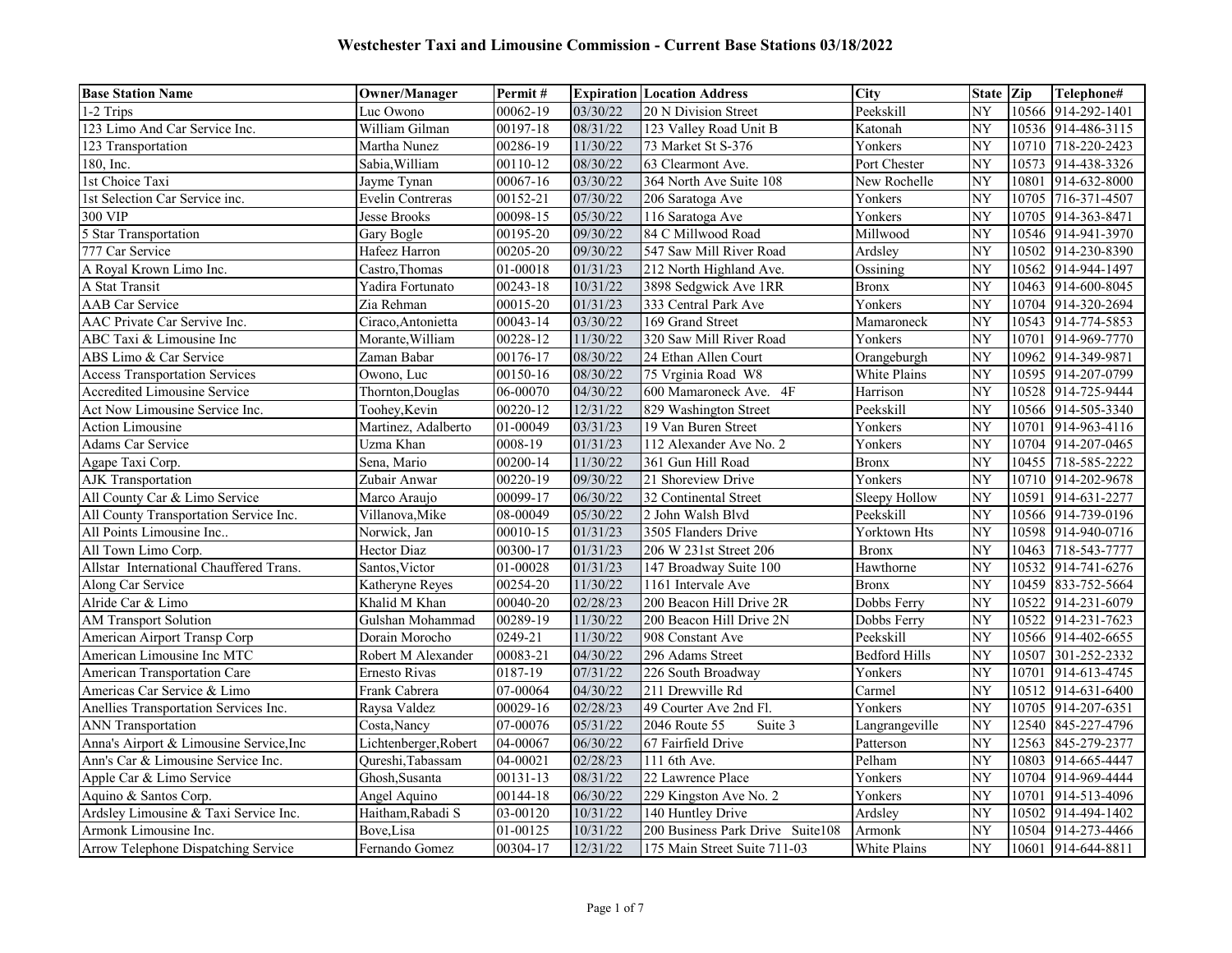| <b>Base Station Name</b>                      | <b>Owner/Manager</b> | Permit#   |          | <b>Expiration Location Address</b> | City             | State Zip       |       | Telephone#         |
|-----------------------------------------------|----------------------|-----------|----------|------------------------------------|------------------|-----------------|-------|--------------------|
| <b>Asher Transportation</b>                   | Diego Caba Vargas    | 00162-20  | 07/31/22 | 73 Market Street 3rd Fl.           | Yonkers          | NY              |       | 10710 914-888-6454 |
| Assisted Transportation Corp.                 | Mathew Hebel         | 00202-16  | 11/30/22 | 557 N. Macquesten Pkwy             | Mt. Vernon       | NY              |       | 10552 914-902-1800 |
| Awan Limousine & Car Service                  | Hanif.Muhammad       | 00035-12  | 03/31/22 | 284 Fort Washington Ave.           | Hawthorne        | NY              |       | 10532 914-747-1922 |
| Axum Corp.                                    | Antonaccio.Robert    | 01-00111  | 10/31/22 | Suite 106<br>4 Broadway            | Valhalla         | NY              | 10595 | 914-682-0100       |
| Azteca Car Servive                            | Vanegas, Edwin       | 05-00031  | 03/31/22 | 293 South Broadway 1Fl             | Yonkers          | $\overline{NY}$ | 10705 | 914-562-0077       |
| B&B Car Service Corp.                         | Aquino, Berto        | 06-00051  | 06/30/22 | 432 Riverdale Ave.                 | Yonkers          | NY              | 10705 | 914-963-2222       |
| B&D Taxi Co. LLC                              | Elainie Upright      | 00242-17  | 12/31/22 | 109 Orange Ave                     | Walden           | NY              | 12586 | 845-778-7143       |
| <b>Bates Ambulette Service</b>                | Bates, Raymond       | 04-00019  | 02/28/23 | 46 Robert Ave.                     | Port Chester     | NY              |       | 10573 914-939-0036 |
| Bel Car Service Inc.                          | Luis Bianchimano     | 00243-17  | 10/31/22 | 268 Mahopac Ave                    | Yorktown Hts     | NY              |       | 10598 914-519-6157 |
| <b>Benedict Car Service</b>                   | Sena, Angel          | 00133-13  | 08/31/22 | 1406 Crescent Drive                | Tarrytown        | $\overline{NY}$ | 10591 | 914-631-1226       |
| Best Deal of Westchester                      | Williams, Albert     | 00106-15  | 05/30/22 | 757A Burke Ave                     | <b>Bronx</b>     | $\overline{NY}$ | 10467 | 718-798-5555       |
| Best Ride Car & Limo                          | Muhammad Nasir       | 00041-19  | 02/28/23 | 47 Alta Ave Unit 6-G               | Yonkers          | NY              | 10705 | 914-631-9300       |
| <b>Best Transportation Ambulette</b>          | Andrea Johnson       | 00093-20  | 04/30/22 | 859 North Street                   | Peekskill        | NY              |       | 10566 914-353-0044 |
| <b>Black Tie Transportation</b>               | Edward Riley         | 00247-19  | 11/30/22 | 39 Lincoln Ave                     | Tuckahoe         | NY              |       | 10707 914-787-8465 |
| <b>Bloom Trans Services</b>                   | Tiesha Williams      | 00169-17  | 08/30/22 | 1565 Odell Street 9G               | <b>Bronx</b>     | NY              |       | 10462 914-363-9299 |
| Borderline Car Service                        | Taylor, Gladstone    | 00177-10  | 12/30/22 | 499 Mundy Lane                     | Mt. Vernon       | NY              |       | 10550 646-271-8152 |
| Broadway Car Service Inc.                     | Jose Fortunato       | 00205-17  | 09/30/22 | 435 S. Broadway Suite 10           | Yonkers          | NY              | 10705 | 914-299-3605       |
| Bronxville Transportation Co.                 | Toal, Terrence       | 00091-16  | 04/30/22 | 1 Depot Plaza                      | Bronxville       | NY              |       | 10708 914-337-8311 |
| Bucci Airport & Limousine Service LLC         | Bucci, Anthony       | 05-00061  | 06/30/22 | 11 Palmer Lane West                | Pleasantville    | NY              |       | 10570 914-747-9618 |
| Bueno Taxi & Limo Service                     | Amanpreet Kaur       | 00109-21  | 05/31/22 | 84 Harrison Ave No. 1              | Yonkers          | NY              |       | 10704 914-207-6565 |
| Carey Limousine Stamford Inc.                 | Lori Folchetti       | 01-00180  | 11/30/22 | 76 Progress Drive 245              | Stamford         | <b>CT</b>       |       | 06920 914-948-7777 |
| Chappaqua Taxi & Limo. Svc. Inc.              | Aydogdu Oktay        | 01-00156  | 12/31/22 | 77 Tarrytown Road 1E               | White Plains     | NY              |       | 10606 914-238-3194 |
| Chatsworth Transportation Inc.                | Toal, Terrence       | 00090-16  | 04/30/22 | 6A Rail Road Way                   | Larchmont        | NY              |       | 10538 914-833-3333 |
| Citizen Limousine Car Service                 | Mohammad Khan M      | 00229-21  | 09/30/22 | 62 Main Street 2F                  | Dobbs Ferry      | NY              | 10522 | 914-343-2966       |
| Classic Limo Corp.                            | Saeeid Hussain       | 00246-17  | 12/31/22 | 800 Central Park Ave               | Yonkers          | NY              | 10704 | 914-423-8888       |
| Club International Limousine ServiceLtd. CILS | Petrucci, Dennis     | 07-00007  | 01/31/23 | 5 5th Ave.                         | Larchmont        | NY              |       | 10538 914-834-3900 |
| CMA Car Service / dba Paisanitas              | Tapia, Angela        | 10-00032  | 03/31/23 | 155A Mclean Ave                    | Yonkers          | NY              | 10705 | 914-433-3333       |
| Coach Limousine Ltd.                          | Jeraci, Julia        | 01-00155  | 10/31/22 | 51 Deerfield Lane                  | Ossining         | NY              |       | 10562 914-948-2622 |
| Core Car Inc.                                 | Pedone, John         | 04-00074  | 09/30/22 | 30 Commerce Road                   | Stamford         | CT              |       | 06902 203-348-3199 |
| County Car & Limo Inc.                        | Munish Salhotra      | 00313-17  | 01/31/23 | 64 Laurel Place                    | Yonkers          | $\overline{NY}$ |       | 10704 914-613-8358 |
| Cross County Limousine Inc.                   | Gjoni Bledar         | 00053-16  | 05/31/22 | 462 Lakeview Ave                   | Valhalla         | NY              | 10577 | 914-330-3010       |
| Croton Harmon Car Svc. Inc                    | Frank, Karl          | 01-00160  | 10/31/22 | 40 Harrison Street                 | Croton-on-Hudson | NY              |       | 10520 914-271-4000 |
| DR V Enterprises Inc.                         | Donald Volrath       | 00163-21  | 07/30/22 | 2 Cottage Lane                     | North Salem      | NY              |       | 10560 914-645-6598 |
| Danneeda Inc.                                 | Santos.Daniel        | 07-00080  | 06/30/22 | 567 Route 303                      | Blauvelt         | NY              |       | 10913 845-365-6042 |
| Dash Xpress                                   | Sharonne Mcfarland   | 00041-16  | 02/28/22 | 45 East 135th St Apt. 4B           | New York         | NY              |       | 10037 212-368-5503 |
| Davilmar Car Service                          | Davilmar Silas       | 00046-16  | 03/30/23 | 115 Macquesten Pkwy                | Mt. Verrnon      | NY              |       | 10550 914-963-3054 |
| Dawson's Service Solution LLC                 | Tanesha Dawson       | 00216-21  | 09/30/22 | 55 Sheridan Ave                    | Mt. Vernon       | NY              |       | 10552 914-297-2605 |
| <b>DCS</b> Transportation                     | Benjamin Duane       | 000287-16 | 11/30/22 | 275 Nuber Ave                      | Mt. Vernon       | NY              | 10553 | 914-522-3445       |
| Dee's Private Car Service                     | Jazzo Stephen        | 01-00143  | 01/31/23 | 390 Secor Road                     | Hartsdale        | NY              |       | 10530 914-761-8711 |
| DFR Limousine Services Co                     | Ruta, Dominick       | 01-00176  | 08/30/22 | 541 Pelham Road<br>70              | New Rochelle     | NY              | 10803 | 914-637-0717       |
| DK Care LLC                                   | Imaduwa Nemal        | 00079-20  | 03/31/22 | 24 Sheldon Drive                   | Poughkeepsie     | NY              | 12603 | 845-214-0212       |
| DNL Transport Inc.                            | Jones Dwayne         | 00125-16  | 06/30/22 | 613 B Heritage Hills B             | Somers           | NY              | 10589 | 914-665-5873       |
| Dobbs Ferry Car & Limo                        | Ishtiaq Muhammad     | 00149-19  | 06/20/22 | 46 Crisfield St No. 1              | Yonkers          | NY              |       | 10522 914-693-9393 |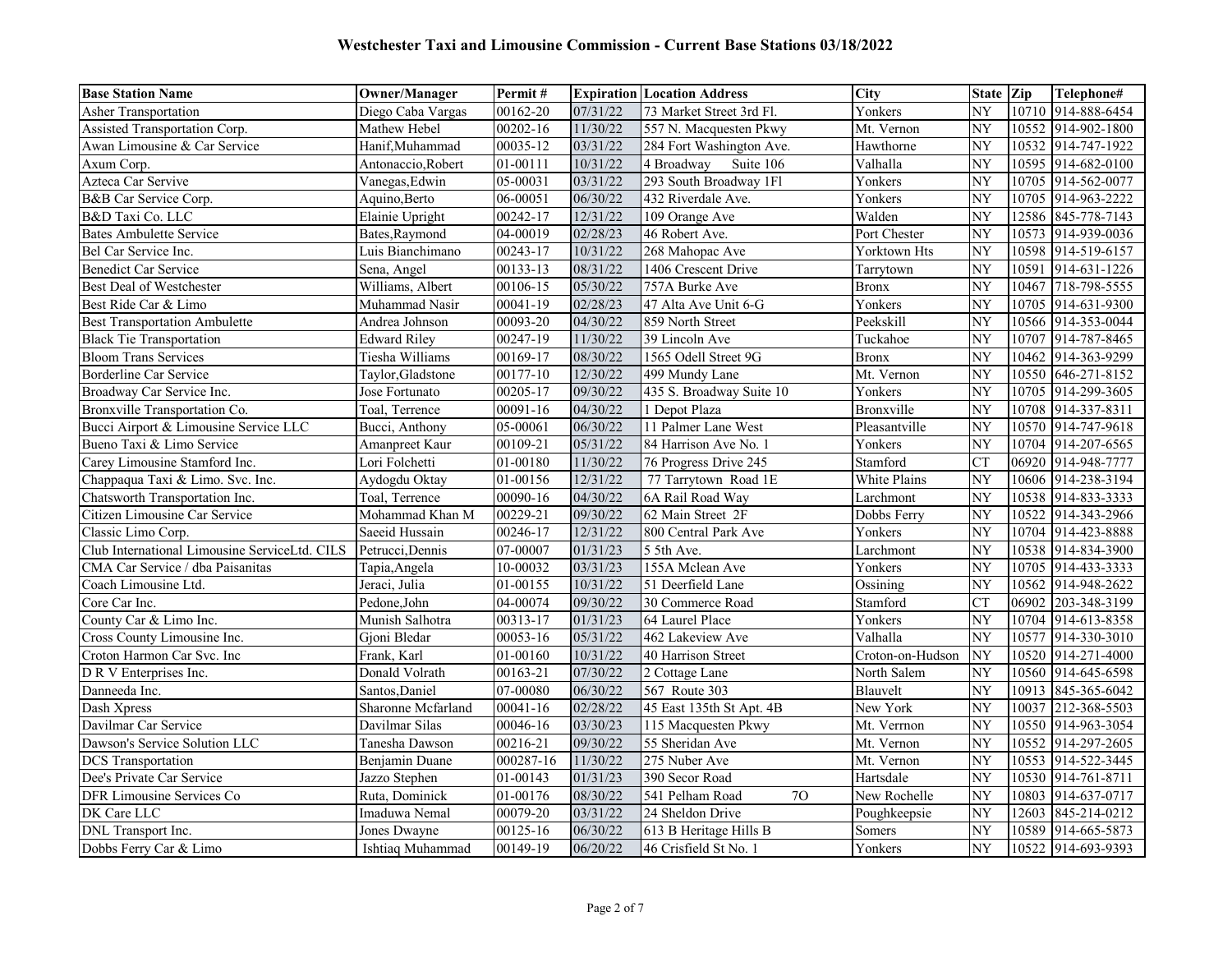| <b>Base Station Name</b>                | <b>Owner/Manager</b>  | Permit#                |          | <b>Expiration Location Address</b> | <b>City</b>      | State Zip       |       | Telephone#         |
|-----------------------------------------|-----------------------|------------------------|----------|------------------------------------|------------------|-----------------|-------|--------------------|
| Dobbs Ferry Irvington Ardsley Taxi      | Malik Atif            | 00298-16               | 12/31/22 | 385 Ashford Ave 1E                 | Dobbs Ferry      | NY              |       | 10522 914-401-5050 |
| Dominican Dream Transportation          | Mercado, Kathy        | 00171-16               | 08/30/22 | 81 RoundHill Drive                 | Yonkers          | NY              |       | 10710 914-793-1698 |
| Don John CW Inc.                        | Donald Mulhare        | 09-00207               | 11/30/22 | 429 Commerce Street                | Hawthorne        | NY              |       | 10594 914-610-8668 |
| DPS Charter Service                     | <b>Tyron Crute</b>    | 00170-19               | 07/31/22 | 47 Nepperhan Ave. 5                | Elmsford         | NY              | 10523 | 914-418-5717       |
| Dutchess Black Car Service              | Said Khan             | 00058-20               | 02/28/23 | 844 Rout 6 E                       | Mahopac          | NY              | 10541 | 845-839-7777       |
| DV Luxury Transportation Corp.          | Perez, Ramon          | 00174-14               | 10/30/22 | 450 Turneur Ave                    | <b>Bronx</b>     | NY              | 10473 | 347-863-1952       |
| Eagle Town Car & Limousine              | Charles Hegenauer     | 00198-09               | 11/30/22 | 1101 Midland Ave 431               | Bronxville       | $\overline{NY}$ |       | 10708 914-779-4805 |
| <b>East Bethel Transportation</b>       | Edison, George        | 00167-15               | 08/30/22 | 10 Braintree Lane                  | Yonkers          | $\overline{NY}$ |       | 10710 914-202-9198 |
| Eastchester Trip Service                | Foltin, Jill          | $\overline{01}$ -00092 | 09/30/22 | 11 John Albanese Road              | Eastchester      | NY              |       | 10709 914-337-3727 |
| <b>Eclipse Transportation</b>           | Sanchez M Ramona      | 00092-21               | 04/30/22 | 429 Prescott St No. 1              | Yonkers          | NY              |       | 10701 914-314-7326 |
| Elite Metro Transportation, Inc.        | Mian, Khalid          | 01-00004               | 09/30/22 | 32 72 Gale Ave.                    | Long Island City | NY              | 11101 | 888-999-5466       |
| Elite SUV Service                       | Pagliarulo, Philip    | 0259-15                | 11/30/22 | 148 Jennifer Lane                  | Yonkers          | NY              |       | 10710 914-584-1138 |
| Elmsford Limousine Service              | <b>Oscar Gonzales</b> | 00244-17               | 10/31/22 | 128 North Evarts Ave               | Elmsford         | NY              |       | 10523 914-437-8284 |
| <b>Empire MKT Transportation</b>        | Mohammad Khan I       | 00096-18               | 04/30/22 | 12 Shoreview Drive                 | Yonkers          | NY              |       | 10710 914-422-9019 |
| ER Car And Limo Inc.                    | Adnan Awan            | 00213-18               | 09/30/22 | 18 Apple Hill Drive                | Cortlandt Manor  | NY              |       | 10567 914-359-5558 |
| ESL Limousine Corp.                     | Osamah Shahin         | 00142-21               | 06/30/22 | 17 Belmont Ave 1St                 | Yonkers          | NY              |       | 10704 914-410-5858 |
| $\operatorname{Evo}$ X                  | Sharonne Mcfarland    | 00065-20               | 03/31/22 | 261 E. 134th St 2nd Fl             | <b>Bronx</b>     | NY              | 10454 | 718-401-4136       |
| <b>Express Black Car Service</b>        | Inayat Ur Rahman      | 00205-19               | 08/30/22 | 60 Carroll Street                  | Poughkeepsie     | $\overline{NY}$ | 12601 | 845-232-5788       |
| Express Car & Limousine Service         | Rahman, Infan         | 00028-15               | 02/28/23 | 395 Ashford Ave No. 2W             | Dobbs Ferry      | NY              | 10522 | 914-205-7753       |
| EZ Ride Car & Limo Service              | Karim Ayaz            | 00121-19               | 05/31/22 | 247 Mile Square Road               | Yonkers          | $\overline{NY}$ |       | 10701 914-888-6845 |
| F&B Car Service LLC                     | Favio Cedano          | 01-00048               | 03/31/22 | 192 Nepperhan Ave.                 | Yonkers          | $\overline{NY}$ | 10701 | 914-323-3312       |
| FMI Limousine Service, Inc.             | Rabadi, Salem         | 01-00139               | 12/30/22 | 2 Shelley Ave.                     | Hartsdale        | NY              |       | 10530 914-428-8101 |
| Forte Transportation                    | Marcello Forte        | 00184-21               | 08/30/22 | 24 Peekskill Hollow Rd             | Putnam Valley    | NY              | 10579 | 845-667-9435       |
| G-1 Car Services                        | Griffiths Kpogli      | 00091-21               | 04/30/22 | 112 Tudor Place Unit 4             | <b>Bronx</b>     | NY              | 10452 | 378-636-0948       |
| Galaxy Limo And Car Service             | Methab A Khan         | 00054-19               | 03/31/23 | 56 Shoreview Drive Unit 2          | Yonkers          | NY              |       | 10710 914-779-1678 |
| Gemini Transportation LLC               | Juanquin Rogers       | 00140-21               | 06/30/22 | 124 West Lincoln Ave               | Mt. Vernon       | NY              |       | 10550 914-863-0025 |
| Golden Ride Car Service                 | Khalid Mahmod Khan    | 000831 17              | 04/30/22 | 35 Park Ave 1D                     | Suffern          | NY              |       | 10901 914 623 7024 |
| Grace Ambulette                         | Amanda Paul           | 00177-17               | 08/30/22 | 520 White Plains Road<br>Suite 500 | Tarrytown        | NY              | 10591 | 347-813-2196       |
| Green Team Cab Corporation              | O'meara linda         | 00099-14               | 06/30/22 | 275 North Street 208               | Harrison         | NY              |       | 10528 914-5761200  |
| H.P. Limousine Inc.                     | Kaur, Sarabjeet       | 07-00005               | 01/31/23 | 152 Caryl Ave.                     | Yonkers          | NY              |       | 10705 914-376-8721 |
| Harrison Car Service                    | Toohey, Brendan       | 07-00073               | 05/31/22 | 71 Batavia Place                   | Harrison         | NY              |       | 10528 914-835-2530 |
| Harrison Global LLC d/b/a/ Boston Coach | Marcou, Derek         | 03-00084               | 03/31/22 | 780 Dowd Ave.                      | Elizabeth        | NJ              | 07871 | 781-891-7220       |
| <b>HPN</b> Executives                   | <b>Timothy Geiger</b> | 00042-21               | 02/28/23 | 305 Old Tarrytown Road             | White Plains     | $\overline{NY}$ | 10603 | 914-948-8539       |
| Hudson Point Car Service                | Tomaskovic, John      | 00004-12               | 01/31/23 | 3 Hudson Point Lane                | Ossining         | NY              |       | 10562 914-373-4359 |
| IB Rides Inc.                           | Anjum Waqar           | 00165-20               | 07/31/22 | 300 Palisade Ave 3A                | Yonkers          | NY              | 10703 | 914-979-0857       |
| Ideal Ride Inc.                         | Sam Ryan              | 00036-19               | 02/28/23 | 240 Round Hill Drive               | Yonkers          | NY              |       | 10710 914-779-0087 |
| <b>ILC</b> Transportation               | Contreras, Isreal     | 00107-11               | 07/30/22 | 3771 Valleyview St                 | Mohegan Lake     | NY              |       | 10547 914-631-4479 |
| Independent Car Service                 | Vazquez, Carlos       | 01-00045               | 03/31/22 | 9 Bayview Ave 3rd Floor            | New Rochelle     | NY              | 10805 | 914-698-1551       |
| Iwagami Limousine, Inc.                 | Iwagami, Yutaka       | 01-00035               | 05/31/22 | 8 Depot Square No. 9               | Tuckahoe         | NY              |       | 10707 914-337-1108 |
| J&J Limousine Inc                       | Mohammed Khan Di      | 00219-20               | 09/30/22 | 641 Yonkers Ave 2 Fl               | Yonkers          | NY              |       | 10704 914-339-9500 |
| JC and M Inc                            | Juan Morgado          | 00269-18               | 10/31/22 | 12 Rosedale St                     | New Rochelle     | NY              | 10801 | 914-380-2610       |
| JD's Car Service                        | John Dignan           | 00178-19               | 07/31/22 | 69 Bloomer Road                    | <b>Brewster</b>  | NY              |       | 10509 914-469-9386 |
| Jimmy's Taxi Service                    | Jimmy Reyes           | 00264-20               | 12/31/22 | 175 Valley St No. 3                | Sleepy Hollow    | NY              |       | 10591 914-564-7013 |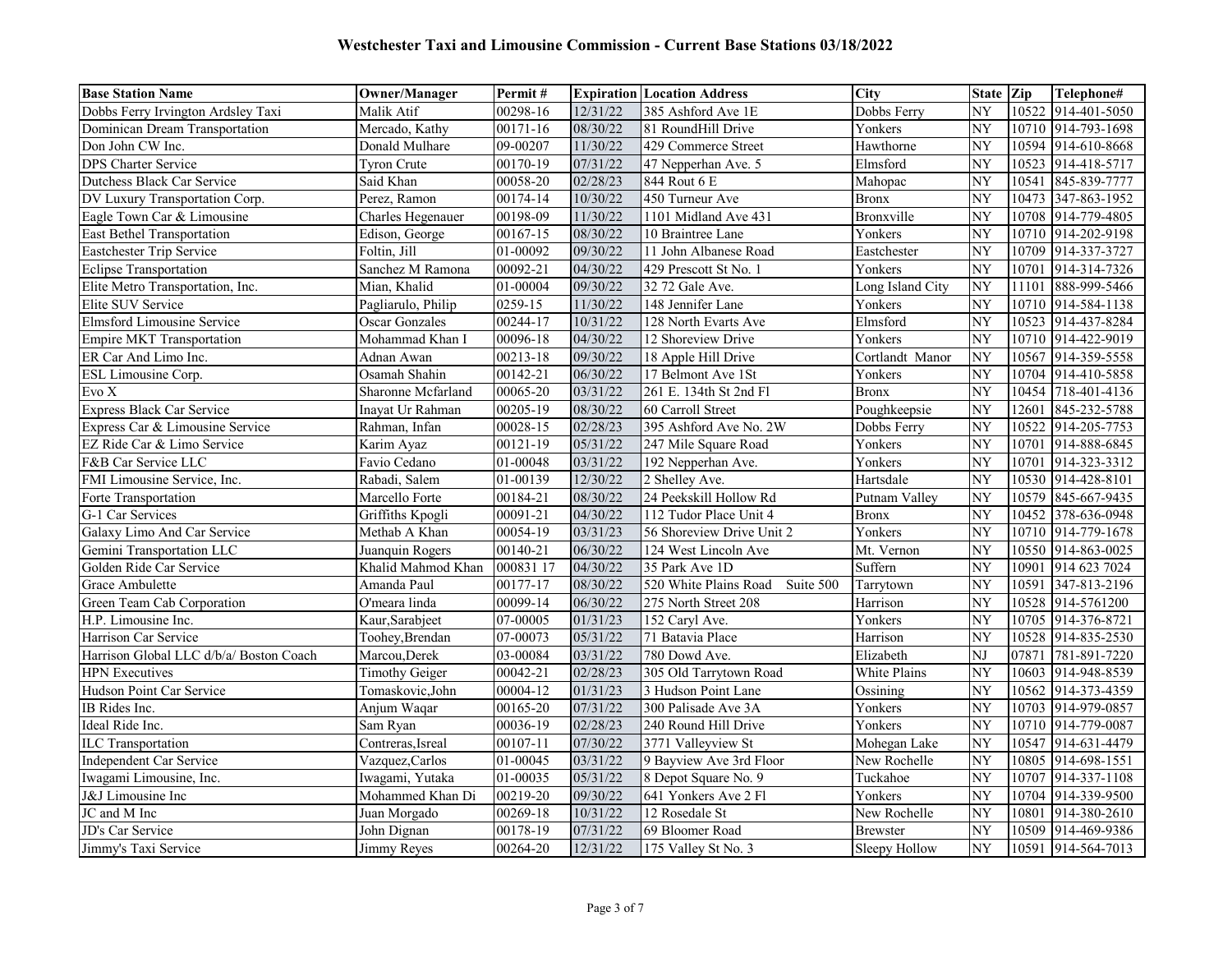| <b>Base Station Name</b>                 | <b>Owner/Manager</b>        | Permit#    |          | <b>Expiration Location Address</b> | <b>City</b>          | State Zip       |       | Telephone#         |
|------------------------------------------|-----------------------------|------------|----------|------------------------------------|----------------------|-----------------|-------|--------------------|
| Joel Transport Inc.                      | Melissa Fortunato           | 00128-21   | 06/30/22 | 161 Ridge Ave 2F                   | Yonkers              | NY              |       | 10703 914-751-1000 |
| Jorge's Taxi Inc.                        | Tuquinagui, Jorge           | 00048-15   | 03/31/22 | 25 Clark Place Apt. 2              | Mahopac              | NY              | 10541 | 914-424-8005       |
| JR Assisted Transportation               | Jose A. Rivera              | 00067-18   | 03/30/23 | 1410 East Ave 6D                   | <b>Bronx</b>         | NY              |       | 10538 914-356-9787 |
| Just on Time Limo Inc.                   | Khuzama Moughawich 00018-16 |            | 01/31/23 | 149 Lakeview Ave 2nd               | Harrison             | NY              |       | 10577 914-751-8814 |
| K&A Mutual Associates Corp.              | Avik Kabessa                | 05-00175   | 11/30/22 | 4 Lavender Lane                    | Rye City             | NY              |       | 10580 914-835-3063 |
| Katonah Taxi & Limo                      | Jose Hidalgo                | 00293-19   | 11/30/22 | 701 Bedford Road                   | <b>Bedford Hills</b> | NY              |       | 10507 914-666-2000 |
| L&L Taxi                                 | Elizabeth Toohey            | 00119-17   | 05/30/22 | 829 B Washington Street            | Peekskill            | NY              |       | 10566 914-494-1698 |
| Lana's Limo                              | Khan, Fatima                | 05-00095   | 08/31/22 | 280 Dobbs Ferry Rd Suite 2         | White Plains         | NY              |       | 10607 914-610-9383 |
| Leo Car Service & Limo Inc.              | Khan Mohammad A             | 00097-15   | 05/31/22 | 110 St. James Tr unit 2            | Yonkers              | NY              |       | 10710 914-294-0180 |
| Leros Point-to-Point                     | Nyikos, John J              | 01-00101   | 09/30/22 | 400 Columbus Ave Suite 160E        | Valhalla             | NY              |       | 10595 914-747-2300 |
| Liberty International Trading LLC        | Mauricio Latronico          | 000132-12  | 09/30/22 | 125 Cottage Ave                    | Mt. Vernon           | NY              |       | 10550 914-833-4305 |
| Life Limo Inc.                           | Donald Etienne              | 00183-21   | 08/30/22 | 39 Fountain place 3A               | New Rochelle         | NY              | 10801 | 914-384-3160       |
| Lily Transportation                      | <b>Lillian Reyes</b>        | 00091-17   | 04/30/22 | 17 Lockwood Ave                    | Yonkers              | NY              | 10701 | 914-410-4200       |
| Limousine World Wide.com                 | Villanova, John             | 01-00096   | 10/31/22 | 438 Fifth Ave Suite 200            | Pelham               | NY              | 10803 | 800-828-8283       |
| LJC Services Taxi & Limousine            | Jerome Johnson              | 00110-14   | 07/31/22 | 59 Central Ave                     | Ossining             | NY              | 10562 | 914-923-8294       |
| Love & Drive Services                    | Ogbuagu, Julian             | 00046-15   | 03/30/22 | 1 Piermont St 702F                 | Yonkers              | NY              | 10701 | 914-720-0062       |
| M&M Transportation                       | Rafael Fermin               | 00152-17   | 06/30/22 | 240 Mclean Ave 6AA                 | Yonkers              | NY              |       | 10705 914-207-7967 |
| M.C. Car Service                         | Nancy Schiavone             | 00115-13   | 07/30/22 | 123 Allan Street                   | Cortlandt Manor      | NY              | 10567 | 914-830-9002       |
| Majestic Limousine                       | Bronson, Glen               | 01-00089   | 09/30/22 | 65 Foxwood Circle                  | Mt. Kisco            | NY              |       | 10507 914-232-9553 |
| Majestic Transportation Svcs & Limo Inc. | Khan, Muhammad              | 000162-11  | 10/31/22 | 581 Route17M                       | Monroe               | NY              |       | 10950 845-782-5552 |
| Manar Car & Limousine Service Inc.       | Rababah, Hussein I.         | 01-00070   | 06/30/22 | 1A<br>60 Caryl Ave.                | Yonkers              | NY              |       | 10705 914-375-3409 |
| Matt cars inc                            | Mathew Nellical             | 00-0098-14 | 06/30/22 | 145 Mt. Vernon Ave #2              | Mt. Vernon           | NY              |       | 10550 914-602-5919 |
| Mayoor Transportation                    | Thomas Thankachan           | 0047-21    | 02/28/22 | 498 Main Street No. 4              | New Rochelle         | NY              |       | 10801 914-235-4700 |
| Mazz Transportation Inc.                 | Thomas, Shaji               | 00237-13   | 12/31/22 | 1903 Maple Hil Street              | Yorktown             | NY              |       | 10598 914-334-9861 |
| <b>MD Limousine Service</b>              | Danescu, Michael            | 01-00115   | 09/30/22 | 36 Cook Ave                        | Yonkers              | NY              | 10701 | 866-635-4661       |
| Medtrips Inc.                            | Joseph, Thomas              | 00181-16   | 09/30/22 | 1088 Central Park Ave No. 211      | Scarsdale            | NY              | 10583 | 914-874-5555       |
| Mega I Car Service                       | Marcello Forte              | 00180-19   | 07/31/22 | 109 Croton Ave Unit 20             | Ossining             | NY              |       | 10562 914-505-4900 |
| Mercedes Airport Service                 | Daniel Dalisa               | 00153-17   | 02/28/23 | 500 West Putnam Ave                | Greenwich            | <b>CT</b>       |       | 06830 203-622-3900 |
| Metro Limo Black Car Service             | <b>Edgard Zarate</b>        | 00271-17   | 12/31/22 | 72 E. Post Road No. 2              | White Plains         | NY              | 10601 | 914-328-0006       |
| Mexicana Corp.                           | Ariza, Jairo                | 01-00169   | 06/30/22 | 226 New Main Street                | Yonkers              | NY              | 10701 | 914-476-0800       |
| Mexico Car Service Corp                  | Garcia, Martin G.           | 02-00001   | 12/31/22 | 206 South Broadway                 | Yonkers              | NY              | 10705 | 914-968-6666       |
| Mint Limo LLC                            | Djordje Radovic             | 00024-17   | 01/31/23 | 543 Main Street Suite 611          | New Rochelle         | NY              | 10801 | 914-365-1877       |
| MP Car And Limousine Service             | Nathalie Ponciano           | 00194-18   | 08/30/22 | 332 Palisade Ave Apt A2            | Yonkers              | NY              | 10703 | 914-613-8340       |
| MSK Transportation Inc.                  | Muhammad Khan               | 00288-19   | 11/30/22 | 23 Mills Road                      | Suffern              | NY              | 10901 | 914-562-0670       |
| Mystic Limo Inc.                         | Muhammad M Khan             | 00119-18   | 06/30/22 | 23 Ashford Ave 2R                  | Dobbs Ferry          | NY              | 10522 | 914-693-0010       |
| Nacho's Car Service                      | Ignacio Rodriguez           | 00143-16   | 06/30/22 | 177 White Plains Road              | Tarrytown            | NY              | 10591 | 914-227-5580       |
| Nader Nicolas                            | Nader Nicolas               | 00078-17   | 04/30/22 | 100 S. Bedford Road Suite 3        | Mt. Kisco            | $\overline{NY}$ |       | 10549 914-514-2400 |
| NBJ Non Emergency Medical                | Nathaniel Brown             | 00213-17   | 09/30/22 | 271 North Ave. Suite 221           | New Rochelle         | NY              | 10801 | 585-2014914        |
| New Heaven Radio Dispatch Corp.          | Rafaelina Rodriguez         | 00124-16   | 06/30/22 | 1059 St. Nicholas Ave              | New York             | NY              | 10032 | 212-923-1212       |
| New Touch Limousine                      | Saddiq, Mohammad            | 00099-16   | 01/31/23 | 21 Oxford Lane                     | Harriman             | NY              |       | 10926 845-783-1111 |
| North Salem Limousine Inc.               | Miras, Steven               | 00244-13   | 01/31/23 | 487 North Salem Road               | <b>Brewster</b>      | NY              | 10509 | 845-279-7361       |
| North West Limo                          | Awan,Arfan                  | 00106-12   | 08/30/22 | 127 Beverly Road                   | Yonkers              | NY              |       | 10710 914-294-0777 |
| Northern Westchester Limo                | Hanif Suleman               | 0044-20    | 02/28/23 | 75 Cooley Place No.7               | Pleasantville        | NY              |       | 10570 914-920-7272 |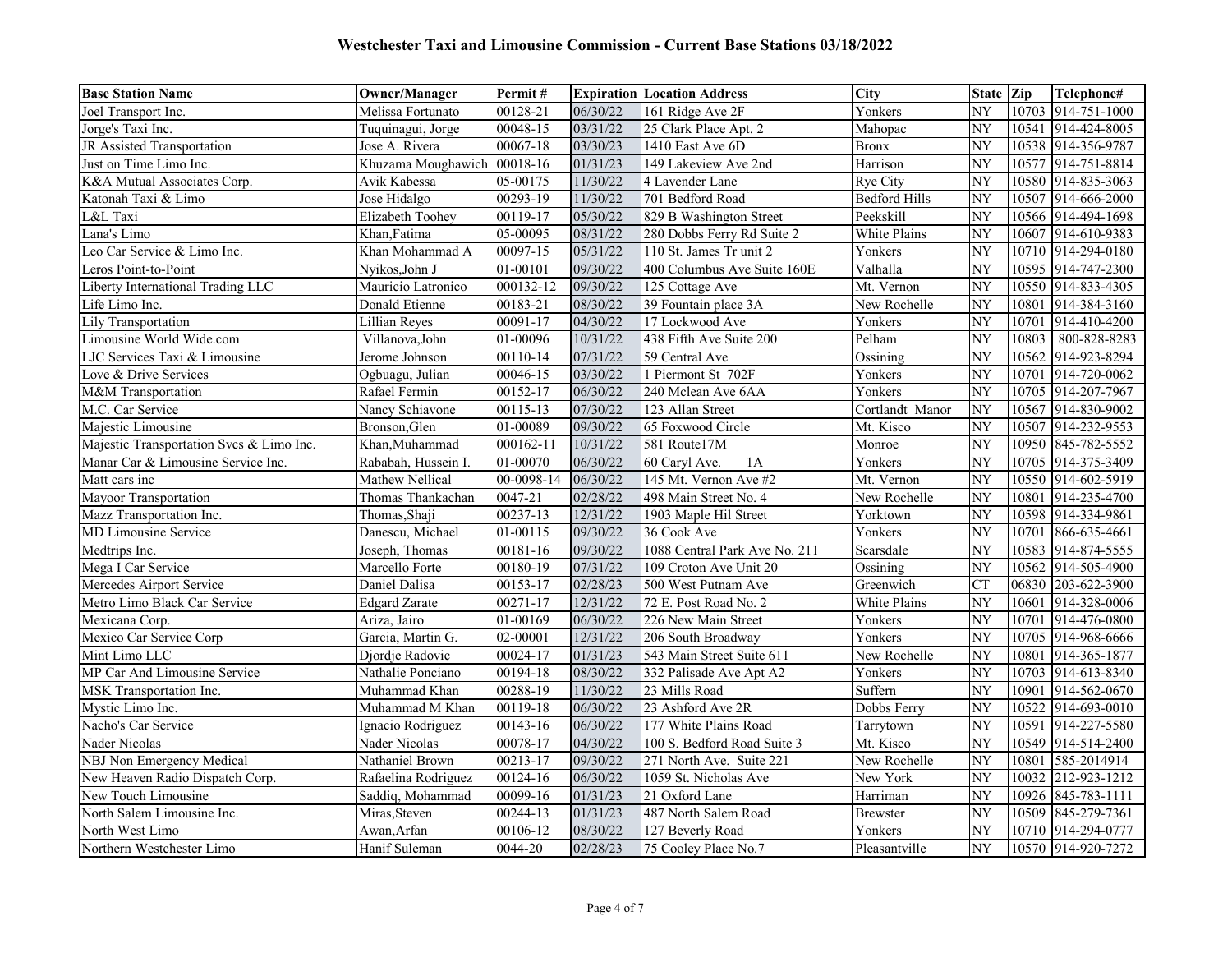| <b>Base Station Name</b>           | <b>Owner/Manager</b>     | Permit#  |          | <b>Expiration Location Address</b> | <b>City</b>           | State Zip       |       | Telephone#         |
|------------------------------------|--------------------------|----------|----------|------------------------------------|-----------------------|-----------------|-------|--------------------|
| Northgate Limousine                | Affronti, Maria          | 08-00034 | 03/31/23 | 1 Stonehurst Lane                  | Dix Hills             | NY              |       | 11746 631-462-0121 |
| Northstar Limousine Inc.           | Genus, Alton             | 01-00091 | 09/30/22 | 38 South Ridge Street              | Rye Brook             | NY              | 10573 | 914-939-6800       |
| Notre Dame Management Inc.         | Ishanthie Lambert        | 00185-21 | 08/30/22 | 4 Lockwood Ave.                    | New Rochelle          | NY              | 10801 | 914-740-4777       |
| NYC Suv Inc                        | Vladimir Manenor         | 00058-16 | 01/31/23 | 16 Lispenard Ave                   | New Rochelle          | NY              | 10801 | 646-257-8279       |
| <b>OCNY</b> Transport              | Jacqueline Hernandez     | 00118-21 | 06/30/22 | 1641 State Rte 32                  | <b>Highland Mills</b> | $\overline{NY}$ | 10930 | 845-762-9403       |
| On Time Transport, Inc.            | Nisberg, Jeffrey         | 01-00090 | 09/30/22 | 48 Mamaroneck Ave. Suite 27        | White Plains          | NY              | 10601 | 914-946-7250       |
| OnTime Transport Services          | Youspi Usman             | 00285-18 | 11/30/22 | 100 Herriot St LB                  | Yonkers               | NY              | 10701 | 914-613-7934       |
| P.I Medtrans Inc.                  | Laverne Williams         | 00035-18 | 02/28/23 | 864 W. Hartsdale Road              | White Plains          | $\overline{NY}$ | 10607 | 914-946-8393       |
| Paisano Car Service                | Pena, Narcisco           | 05-00067 | 06/30/22 | 85 Mclean Ave.                     | Yonkers               | NY              |       | 10705 914-965-1333 |
| Pearl Car Service Corp.            | Adil Shabbir             | 00141-20 | 06/30/22 | 2042 Central Park Ave              | Yonkers               | NY              |       | 10710 914-708-6881 |
| Pelham Limousine Service Inc.      | Lalu, Joseph             | 00089-13 | 06/30/22 | 775 Pelhamdale Ave.                | Pelham                | NY              | 10803 | 646-401-3456       |
| Pickme Limo Inc.                   | Mohammad A Asees         | 00061-19 | 03/30/23 | 80 Gove Ave 2nd Floor              | New Rochelle          | NY              | 10801 | 917-348-5983       |
| Platimum Car and Limo              | Rashid Zakia             | 00163-18 | 07/31/22 | 636 Saw Mill River Road            | Yonkers               | NY              |       | 10710 914-613-7910 |
| Platimum Luxury Limousine Inc.     | William Kiriakos         | 00009-17 | 01/31/23 | 127 Morsemere Ave                  | Yonkers               | NY              | 10703 | 914-327-4322       |
| PMV Limousine Inc.                 | Velez, Mario A           | 00170-14 | 10/30/22 | 2125 Albany Post Rd 201            | Montrose              | NY              | 10548 | 914-843-3572       |
| Premier Ambulette Transportation   | Ninan, Varguese          | 03-00206 | 12/31/22 | 271 North Ave. Suite 1200          | New Rochelle          | NY              | 10801 | 914-633-9151       |
| Prevost Taxi Express               | <b>Patrick Prevost</b>   | 00222-21 | 09/30/22 | 20 S. Broadway                     | Yonkers               | NY              |       | 10701 914-595-7333 |
| Pudo Transport                     | <b>Barrow Harrington</b> | 00257-20 | 11/30/22 | 73 Market St S-347                 | Yonkers               | NY              | 10710 | 914-226-3434       |
| Quick Non-Emergency Transportation | Ramon Garcia             | 00065-18 | 03/30/23 | 205 Endicott Ave                   | Elmsford              | NY              |       | 10523 914-573-6543 |
| Qwicker Transportation LLC         | Jonathan Evans           | 00280-22 | 12/30/22 | 20 Melnick Place Unit B            | Lake Peekskill        | NY              | 10537 | 914-382-5212       |
| R&D Limo-Town Car Ltd              | Ramsey, Craig            | 00121-14 | 08/30/22 | 10 Fiske Place                     | Mt. Vernon            | NY              |       | 10550 914-309-0207 |
| R&K Limousine                      | Ralph Parker             | 00274-21 | 12/30/22 | 50 Main Street 2nd Floor           | Irvington             | NY              |       | 10533 914-231-9073 |
| RDP Transportation Inc.            | Pope, Roderick           | 00009-13 | 01/31/23 | 14F Winnebago Road 2F              | Yonkers               | NY              |       | 10710 914-403-7819 |
| Red Oak Transportation Inc.        | Stoppelmann, Edward      | 01-00131 | 10/30/22 | 307 Boston Post Road               | Port Chester          | NY              | 10573 | 914-694-2222       |
| Red Point Car And Limo             | Rizwan Awan              | 00211-21 | 09/30/22 | 2125 Albany Post Rd 102            | Montrose              | NY              |       | 10548 914-457-8899 |
| Reliable Limousine Co. LLC         | <b>Steven Nunes</b>      | 00136-16 | 07/30/22 | 37 Huntington Cirlcle              | Peekskill             | NY              |       | 10566 914-402-4984 |
| Reyno Car Service Inc              | Fenix Martinez           | 00148-18 | 06/30/22 | 199 Audubon Ave                    | New York              | NY              |       | 10033 212-923-6800 |
| Rosa Transportation Corp.          | Rosa Magagnin            | 00176-19 | 07/31/22 | 575 Bronx River Road 2K            | Yonkers               | NY              | 10704 | 914-237-7375       |
| Royal 1 Transportation LLC         | Gregory Tauro            | 00218-20 | 09/30/22 | 1 Landmark Square 121              | Port Chester          | NY              |       | 10573 914-305-3911 |
| Royal Choice Global Transp.        | Mohammad Shilleh         | 00080-20 | 03/31/22 | 103 Greenwood Ave 1E               | Bethel                | <b>CT</b>       | 06801 | 203-792-5466       |
| Royal CLS Car & Limo Service Inc.  | Ilyas Mohammad           | 00196-18 | 08/31/22 | 1184 Warburton Ave 1W              | Yonkers               | NY              | 10701 | 914-222-1222       |
| Rudy's Limousine Services          | Carlin Dona              | 04/30/16 | 04/30/22 | 85 Old Long Ridge Road             | Stamford              | CT              | 06903 | 203-609-8000       |
| Ryde Car & Limo                    | Mohammad S Khan          | 00100-17 | 06/30/22 | 10 Lady Godiva Way                 | New City              | NY              | 10956 | 914-920-5555       |
| Rye Private Car Service Ltd.       | Pelegrino, Laurenco      | 01-00103 | 09/30/22 | 10 South Division Street           | New Rochelle          | NY              | 10805 | 914-967-6767       |
| Rye Town Airport Service Inc.      | Gialerakis, Nicolas      | 00146-14 | 10/31/22 | 62 Washington St                   | Port Chester          | NY              |       | 10573 914-224-2097 |
| S&K Excellent Transportation       | Jose Garcia              | 00257-19 | 11/30/22 | 45 Highland Ave                    | Yonkers               | NY              |       | 10705 914-968-6804 |
| Safe Ride Dispatch LLC             | Liriano Familia          | 00242-16 | 11/30/22 | 1 New King Street No. 102          | W. Harrison           | $\overline{NY}$ |       | 10604 914-730-2333 |
| Safety Ride Transportation         | Eliana Morel             | 00069-19 | 03/30/23 | 37 Dumbar St                       | Yonkers               | NY              | 10710 | 914-338-7395       |
| Sarinas Limo & Car Service         | Khan,Mohammad S          | 09-00088 | 06/30/22 | 21 Oxford Lane                     | Harriman              | NY              |       | 10926 914-906-9630 |
| SB Car Service                     | Sean Barrett             | 00038-22 | 02/28/23 | 36 Hamilton Ave                    | Ossining              | NY              |       | 10562 914-432-7936 |
| Scarsdale Veterans Car & Limo      | Ray Schwartzman          | 00067-10 | 05/30/22 | 5 West Cross Street 5J             | Hawthorne             | NY              | 10532 | 914-725-3820       |
| Segovia Inc                        | Carlos Segovia A         | 00195-18 | 08/30/22 | 264 Palisade Ave Suite 2B          | Yonkers               | NY              | 10703 | 914-751-2440       |
| Settembre Limousine Service Inc.   | Settembre, Anthony       | 01-00118 | 10/31/22 | 1421 Crompound Road                | Peekskill             | $\overline{NY}$ |       | 10566 914-788-9198 |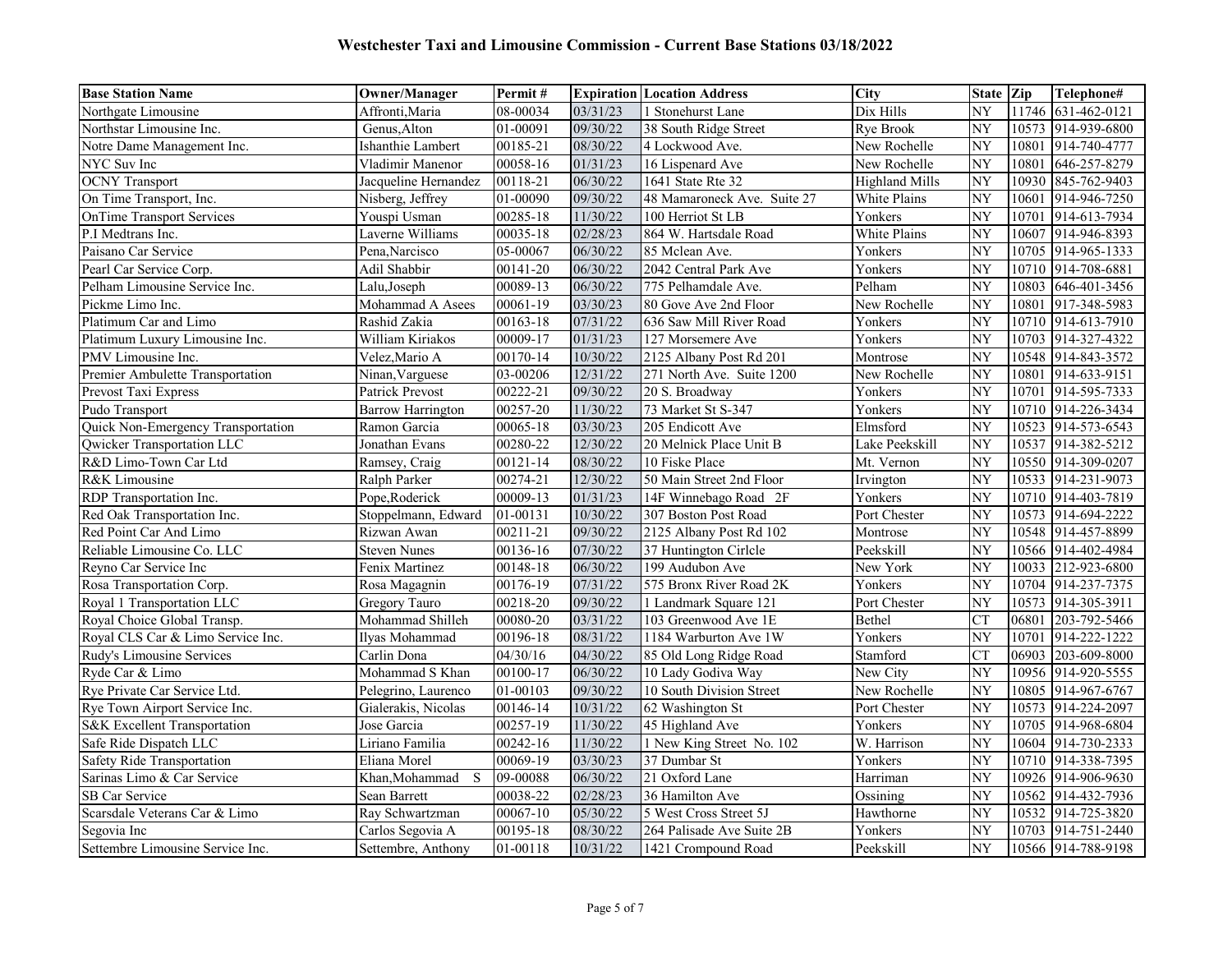| <b>Base Station Name</b>             | <b>Owner/Manager</b> | Permit#   |          | <b>Expiration Location Address</b> | <b>City</b>      | State Zip              |       | Telephone#         |
|--------------------------------------|----------------------|-----------|----------|------------------------------------|------------------|------------------------|-------|--------------------|
| Silver Star Limousine                | DaRocha, Mario       | 01-00119  | 10/31/22 | 845 Nepperhan Ave                  | Yonkers          | NY                     |       | 10703 914-476-3311 |
| <b>Simmons Transportation</b>        | Eryk L Simmons       | 00100-19  | 04/30/22 | 15 Jefferson Place                 | White Plains     | NY                     | 10603 | 914-761-7506       |
| Sky Touch Car & Limousine Inc.       | Shabbir, Adil        | 00161-15  | 08/30/22 | 35 Park Ave 1W                     | Suffern          | NY                     | 10901 | 914-327-4744       |
| Skyhop Global                        | Michael Vidal        | 00032-22  | 02/28/23 | 71-18 80th Street 8211             | Glendale         | NY                     |       | 11385 954-336-8044 |
| Sleepy Hollow Taxi                   | Bianca Pani          | 00094-18  | 04/30/22 | 115 Cortlandt Street               | Sleepy Hollow    | $\overline{\text{NY}}$ | 10591 | 914-631-7770       |
| Solo Motor Cars                      | LoPresti, Peter S.   | 01-00095  | 09/30/22 | 3091 Dale Street                   | Mohegan Lake     | NY                     |       | 10547 914-528-0755 |
| Sprain Limo Inc.                     | Naseem Khan          | 00165-19  | 06/30/22 | 60 Tower Place Unit 1              | Yonkers          | NY                     | 10703 | 914-613-7777       |
| Stardust Limousine, Inc.             | Maffuci, Thomas      | 01-00082  | 08/31/22 | 155 Union Valley Road              | Mahopac          | NY                     | 10541 | 914-962-3778       |
| Stellar Car Service, LLC             | Walkin, Patrick      | 00064-14  | 04/30/22 | 19 Chestnut Ave.                   | Pelham           | NY                     |       | 10803 914-224-3411 |
| Stro & Guess Enterprises             | Whitehead Alajah     | 00096-19  | 04/30/22 | 134 Ravine Ave Suite 3C            | Yonkers          | NY                     |       | 10701 914-562-1825 |
| Sunlight Ambulette Services          | Catheri Xu           | 00141-15  | 07/30/22 | 514 Main Street Suite 201          | New Rochelle     | NY                     | 10801 | 516-462-1717       |
| Sweetheart's Car Service             | Nicholas Mpounas     | 00066-20  | 03/31/22 | 11 Myrtle Street Bsmt              | Yonkers          | NY                     |       | 10703 914-512-7769 |
| T.G.C. Transportation Inc.           | Persaud, Durvijui    | 00094-13  | 06/30/22 | 74 Valentine Street                | Mt. Vernon       | NY                     |       | 10550 914-699-5199 |
| The Happy Road Inc.                  | Antony, Thomas       | 00122-13  | 08/30/22 | 13 Patton Drive                    | Yonkers          | NY                     |       | 10710 914-663-6789 |
| Top Class Limousine, Ltd.            | Khader, John         | 01-00172  | 11/30/22 | 24 Ashburton Ave.                  | Yonkers          | NY                     | 10701 | 914-423-5466       |
| Top Notch Limo                       | Ralph Franzone       | 00270-21  | 12/31/22 | 129 Anderson Ave                   | Scarsdale        | NY                     |       | 10583 914-742-3123 |
| <b>Transcend Enterprises LLC</b>     | Hoffman, John        | 00080-15  | 04/30/22 | 4960 Albany Post Road              | Staatsburgh      | NY                     |       | 12580 845-635-9995 |
| <b>Transportation Solution NY</b>    | Mohammad Khan        | 00112-18  | 05/30/22 | 1184 Warburton Ave 5E              | Yonkers          | NY                     | 10701 | 914-918-2048       |
| Tranz Taxi                           | Samuel Nuer          | 00159-17  | 08/30/22 | 615 John street                    | Peekskill        | NY                     |       | 10566 914-402-1043 |
| Tri-State Limousine LLC              | Suleima, Yousef      | 01-00109  | 09/30/22 | 36 Broadway 2F                     | Hawthorne        | NY                     |       | 10532 914-592-5460 |
| Tuscana Chauffeured Services         | <b>Steven Gliner</b> | 00106-17  | 05/31/22 | 3263 Nutly Circle                  | Yorktown         | NY                     |       | 10598 845-590-0027 |
| TY Car Service                       | Polanco, Maria       | 00169-13  | 10/31/22 | 331 Walnut Street                  | Yonkers          | NY                     | 10701 | 914-316-1595       |
| U2 Global Inc.                       | Joy Ufomba           | 00240-16  | 11/30/22 | 1137 East 224th St                 | <b>Bronx</b>     | NY                     |       | 10466 718-798-3630 |
| US Trips and Trade                   | Sabir, Aqib          | 00041-15  | 03/30/23 | 15 S. Macquesten Pkwy              | Mt. Vernon       | NY                     |       | 10550 914-940-4400 |
| USA Limousine Service Corp.          | Pinales,Zabala       | 08-00057  | 05/30/22 | 520 White Plains Road<br>Suite 500 | Tarrytown        | NY                     | 10591 | 718-561-2872       |
| Vadala Limousine                     | Anthony Vadala       | 00173-19  | 07/30/22 | 2064 E. Main Street                | Cortlandt Manor  | NY                     | 10567 | 914-230-5466       |
| Verdlull LLC                         | Mtui Sia             | 00043-21  | 02/28/23 | 1 Laurel Hill Road                 | Croton On Hudson | NY                     |       | 10520 518-530-3010 |
| VGS Limousine Inc.                   | Scodes, Vito         | 00067-15  | 04/30/22 | 2570 Tiemann Ave                   | <b>Bronx</b>     | NY                     | 10469 | 347-275-4025       |
| Vitesse Worldwide Chauffeured        | Abbaspour Shahin     | 00192-19  | 07/31/22 | 25 Crescent St Suite 100           | Stamford         | CT                     | 06906 | 203-327-9447       |
| Waverly Transportation Inc.          | Augustin, Cutai      | 00197-12  | 12/31/22 | 600 Mamaroneck Ave. 4F             | Harrison         | NY                     | 10543 | 917-842-6484       |
| Waze Car & Limo                      | Muhammad S Khan      | 00081-17  | 04/30/22 | 54 Leroy Ave                       | Yonkers          | NY                     | 10705 | 914-349-9998       |
| Wecan One Corporation                | Akidi, Grant         | 00081-12  | 04/30/22 | 3800 Bronxwood Ave                 | <b>Bronx</b>     | NY                     |       | 10469 914-557-9531 |
| Westchester Black Car & Limo Service | Cabello, Mario       | 00111-12  | 08/30/22 | 235 South Lexington Ave.<br>5G     | White Plains     | NY                     |       | 10606 914-409-3277 |
| Westchester County Black Car Service | Yasmeen Khan         | 00011-17  | 01/31/23 | 199-17 Hillside Ave 2nd Floor      | Hollis           | NY                     |       | 11423 914-506-2342 |
| Westchester County Limo Inc.         | Nadeem Chatha        | 00268-17  | 12/31/22 | 60 Morrow Ave 2SS                  | Scarsdale        | NY                     |       | 10583 914-713-8988 |
| Westchester Deluxe Limousine Corp    | Ysabel Chafloc       | 00022-17  | 01/31/23 | 64 Primrose St                     | White Plains     | NY                     |       | 10606 914-358-5906 |
| Westchester Express Limo             | Adnan Awan           | 00305-16  | 12/31/22 | 250 Winfred Ave. Basement          | Yonkers          | $\overline{NY}$        |       | 10704 914-968-6000 |
| Westchester NY Limo Corp.            | Majdalawieh, Sam     | 01-00014  | 11/30/22 | 666 Saw Mill River Road            | Yonkers          | NY                     |       | 10710 914-337-8787 |
| Westchester Taxi & Limousine Inc.    | Chacha, Rafael       | 03-00073  | 07/30/22 | 84 Longdale Ave.                   | White Plains     | NY                     |       | 10602 914-946-9333 |
| Whitney Custom Transportation Corp   | Alloqi, ahmet        | 00105-16  | 05/30/22 | 2 Sherwood Terrace Apt 2A          | Yonkers          | NY                     |       | 10704 917-939-1003 |
| World Star Limo Inc.                 | Aamir Sabir          | 00225-17  | 10/31/22 | 19 Belmont Ave                     | Yonkers          | NY                     | 10704 | 914-343-9965       |
| Xpress Taxi & Limo, Inc.             | Ceesay Malleh        | 00185-13  | 10/30/22 | 20 E 1st Ave No. 303               | Mt. Vernon       | NY                     |       | 10550 914-667-1111 |
| Yonkers Car Service                  | Favio Cedano         | 000148-19 | 06/30/22 | 100 Herriot St. Apt 1E             | Yonkers          | NY                     |       | 10701 914-319-9612 |